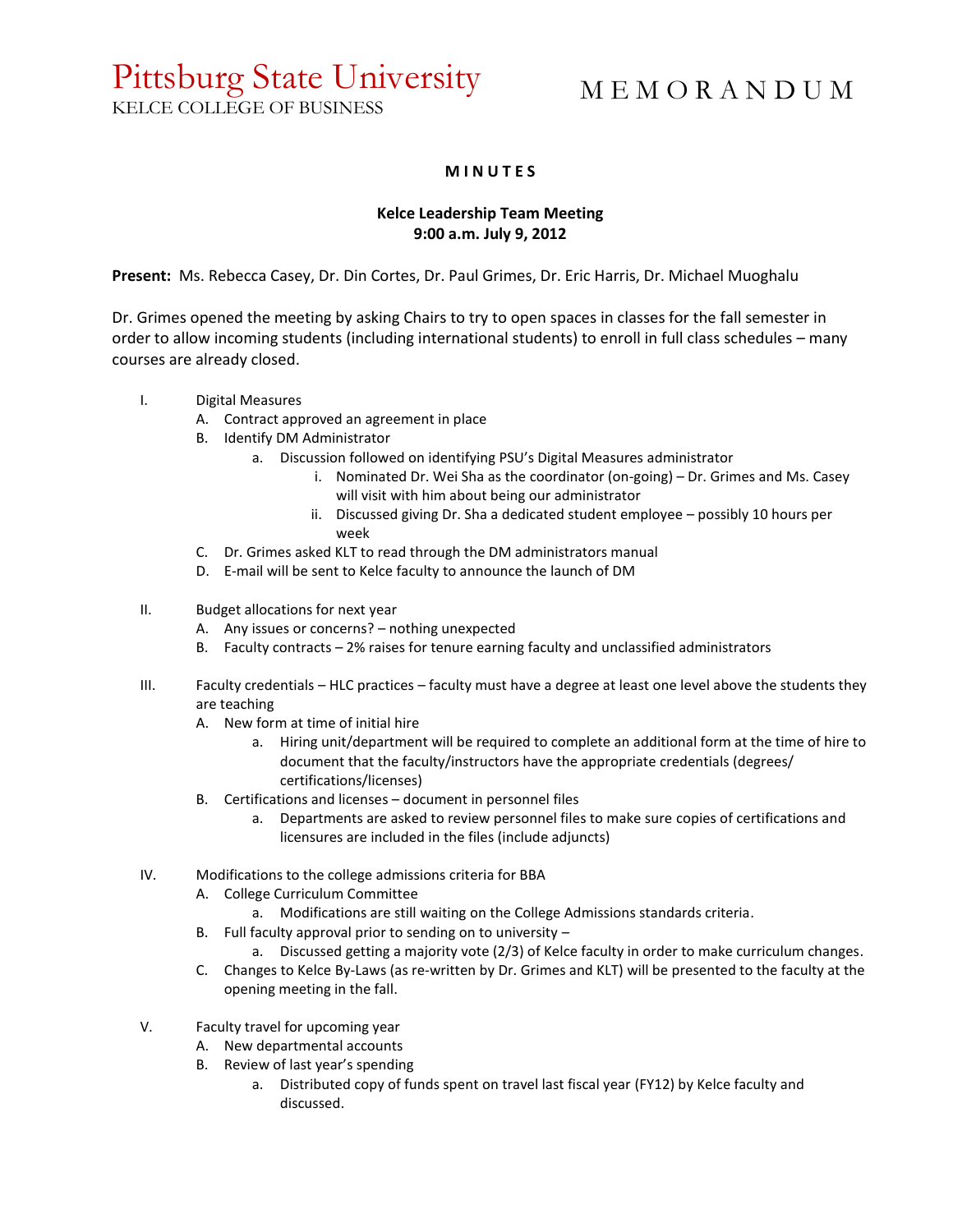- C. How to allocate from Dean's Office? \$600 last year rules?
	- a. Do we want faculty to apply for funds at the beginning of the year?
	- b. Dr. Grimes will send out a memo to all faculty asking for planned travel and anticipated expenses for the year. This information will go to Department Chairs.
- VI. International partner agreements
	- A. France signed and ready to implement
		- a. Dr. Dalecki was instrumental in getting this implemented
		- b. KLT asked to be debriefed on this agreement by Dr. Dalecki or Mr. Olcese
	- B. China review transfer courses; notify Chuck
		- a. University in China is currently working with a school in Australia that is looking for some American partners
		- b. The International Office has asked us to look over the courses that they are asking to have transferred to PSU. Copies of their syllabi were distributed to each department chair for review by their curriculum committee.
	- C. Kelce Faculty Development Committee will be asked to set up presentations by visiting scholars to PSU/Kelce
- VII. Calendar stuff
	- A. Set date/time for opening Fall faculty meeting Thursday, August 16, 11:30 (pizza/salad)
	- B. Provost Office requesting dates and times for our KLT meetings in Fall **Wed., 9:00 a.m.**
	- C. Be aware of distributed dates/deadlines for scheduling classes
	- D. Put deadlines for P&T process on calendar who is going up this year? (Dr. Dalecki promotion & tenure)
		- a. Department Promotion and Tenure (and University Promotion 3 from each college) Committees need to be appointed as soon as possible.
		- b. Dr. Grimes will send an e-mail to faculty to let them know that the committee needs to be elected and will ask for nominations. Chairs will visit with those that are nominated to make sure they are willing to serve. Paper ballots will be used for voting.
	- E. Bill Ivy visit to KLT (Early Alert system and transfer courses) Is next time good? **Thursday, July 19, 9:00 a.m.**
	- F. AACSB trip in September coordination of registration and travel
		- a. Need to plan AACSB trip to Atlanta (9/23-9/25/12). Arrive in Atlanta on the evening of 9/22/12.
	- G. Cook-out at Grimes home set a date Sunday, July 22 at 5:30 pm
- VIII. Updates and Announcements
	- A. Grimes
		- a. Debrief on New Dean's Conference
			- i. Great opportunity to meet new deans from other university's
		- b. TB student survey for admission
			- i. State of Kansas health authorities are requiring new admits to colleges to complete a four question survey on TB
			- ii. Issue at PSU is that students will complete this survey must answer "no" to all questions – info will be sent to the Student Health Center
				- 1. Students may find themselves with a temporary hold while data is downloaded from GUS to the Student Health Center system. Chairs are asked to give faculty a heads-up on this issue.
		- c. New calendar being set for legislative process
			- i. Task force is working on setting up new timelines for legislative processes.
		- d. BusinessWeek Program similar to the WSJ program for students. Need to think about using one of these programs in business classes. BusinessWeek can come for a visit to let us know what they have available.